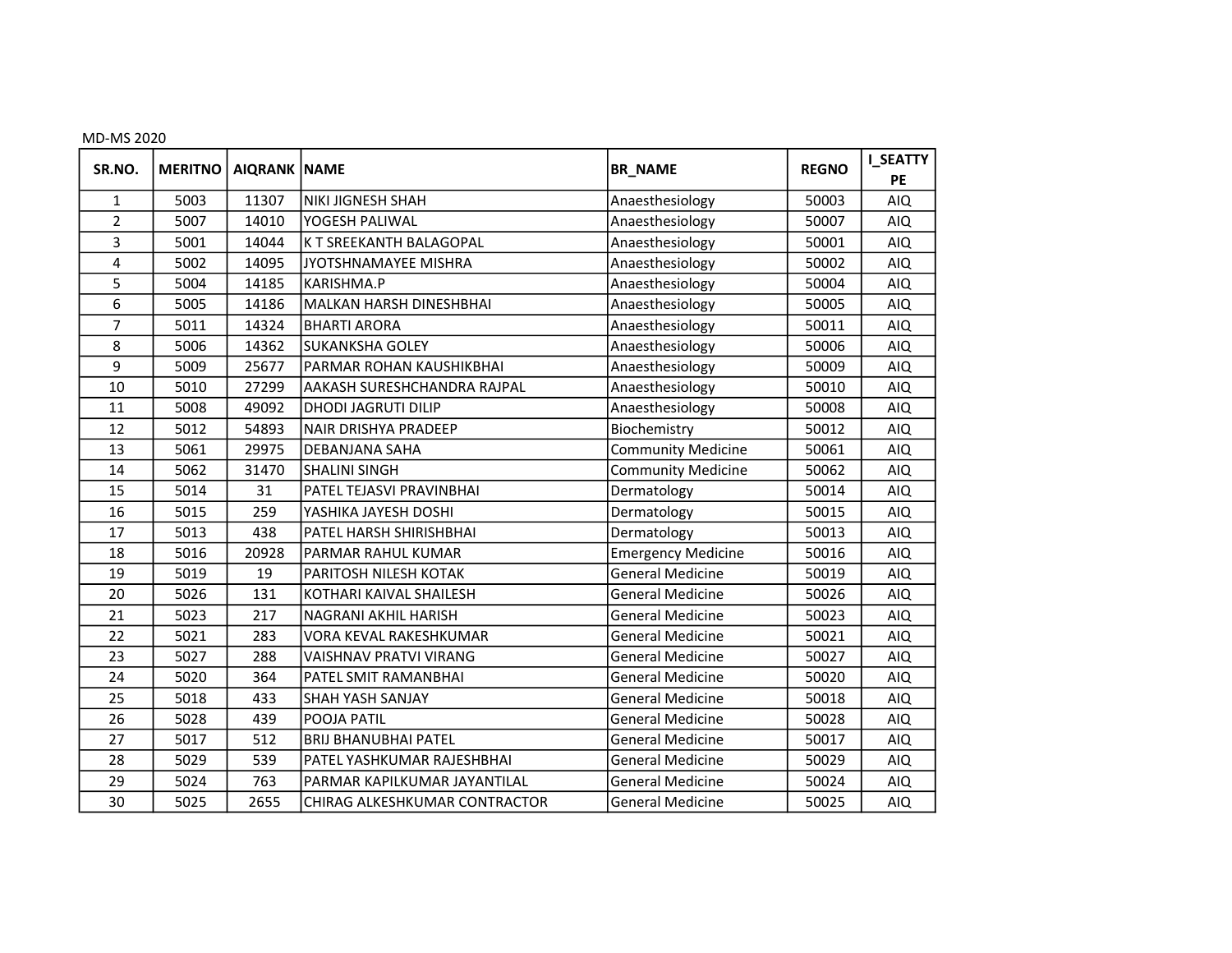| 31 | 5022 | 4659  | <b>NALWAYA YOGINI</b>            | <b>General Medicine</b> | 50022 | <b>AIQ</b> |
|----|------|-------|----------------------------------|-------------------------|-------|------------|
| 32 | 5080 | 14748 | DEENA CAROLINE ANUSHA C          | <b>IHBT</b>             | 50080 | <b>AIQ</b> |
| 33 | 5030 | 38678 | TANYA MUSTUFA RANGWALA           | Microbiology            | 50030 | <b>AIQ</b> |
| 34 | 5031 | 39976 | <b>MEGHA SINGH</b>               | Microbiology            | 50031 | AIQ        |
| 35 | 5040 | 1647  | PATEL MAULIKKUMAR RAMESHBHAI     | Paediatrics             | 50040 | AIQ        |
| 36 | 5041 | 1902  | GAJIWALA HEENA JYOTINDRA         | Paediatrics             | 50041 | <b>AIQ</b> |
| 37 | 5045 | 2139  | <b>RASHMI ARORA</b>              | Paediatrics             | 50045 | AIQ        |
| 38 | 5044 | 2556  | <b>MEDHA PRAJAPATI</b>           | Paediatrics             | 50044 | AIQ        |
| 39 | 5043 | 2605  | <b>PRARTHANA KHARE</b>           | Paediatrics             | 50043 | <b>AIQ</b> |
| 40 | 5042 | 16016 | <b>AMIT DAS</b>                  | Paediatrics             | 50042 | AIQ        |
| 41 | 5046 | 11670 | <b>P PARVATHY</b>                | Pathology               | 50046 | AIQ        |
| 42 | 5049 | 12691 | PRAJAPATI XAMA RAJESHBHAI        | Pathology               | 50049 | <b>AIQ</b> |
| 43 | 5050 | 16671 | <b>SHIVIKA KAUSHAL</b>           | Pathology               | 50050 | AIQ        |
| 44 | 5048 | 16846 | VORA BHOOMIKA CHIMANLAL          | Pathology               | 50048 | AIQ        |
| 45 | 5051 | 17431 | <b>PATIL PRADNYA SANJAY</b>      | Pathology               | 50051 | AIQ        |
| 46 | 5053 | 18938 | NIKITA SHRIVASTAVA               | Pathology               | 50053 | <b>AIQ</b> |
| 47 | 5047 | 19488 | CHANDWADKAR ASHISH JAYANANDBHAI  | Pathology               | 50047 | AIQ        |
| 48 | 5052 | 36702 | VAISHNAVI.P                      | Pathology               | 50052 | <b>AIQ</b> |
| 49 | 5056 | 21109 | IMIRUTHU BASHINI S               | Pharmacology            | 50056 | AIQ        |
| 50 | 5057 | 33492 | SINDHI MOHAMMEDZAID USMANBHAI    | Pharmacology            | 50057 | <b>AIQ</b> |
| 51 | 5054 | 34738 | <b>SHAH PALAK ANILKUMAR</b>      | Pharmacology            | 50054 | AIQ        |
| 52 | 5055 | 41432 | <b>NAGAR GOPI UMAKANT</b>        | Pharmacology            | 50055 | <b>AIQ</b> |
| 53 | 5058 | 49356 | AJITESH BABU K                   | Physiology              | 50058 | AIQ        |
| 54 | 5060 | 49974 | LATHIYA KINJAL DHANJIBHAI        | Physiology              | 50060 | <b>AIQ</b> |
| 55 | 5059 | 52046 | CHAUDHARI NILU JASHUBHAI         | Physiology              | 50059 | <b>AIQ</b> |
| 56 | 5063 | 5609  | <b>GODIAWALA SHREYA PULAK</b>    | Psychiatry              | 50063 | <b>AIQ</b> |
| 57 | 5064 | 5823  | <b>SONAKSHI CHHIBER</b>          | Psychiatry              | 50064 | AIQ        |
| 58 | 5065 | 7564  | <b>SAPAN LAKHOTIA</b>            | Psychiatry              | 50065 | <b>AIQ</b> |
| 59 | 5072 | 21    | PARIKH KAVAN ASHESH              | Radiology               | 50072 | AIQ        |
| 60 | 5069 | 89    | RUSHIKESH MANOJBHAI TRIVEDI      | Radiology               | 50069 | AIQ        |
| 61 | 5070 | 118   | <b>GHETIYA JAY SANDIPKUMAR</b>   | Radiology               | 50070 | AIQ        |
| 62 | 5066 | 193   | <b>GOHIL RIDDHIBA BHARATSINH</b> | Radiology               | 50066 | AIQ        |
| 63 | 5068 | 195   | PATEL ARJAV MAHESH               | Radiology               | 50068 | AIQ        |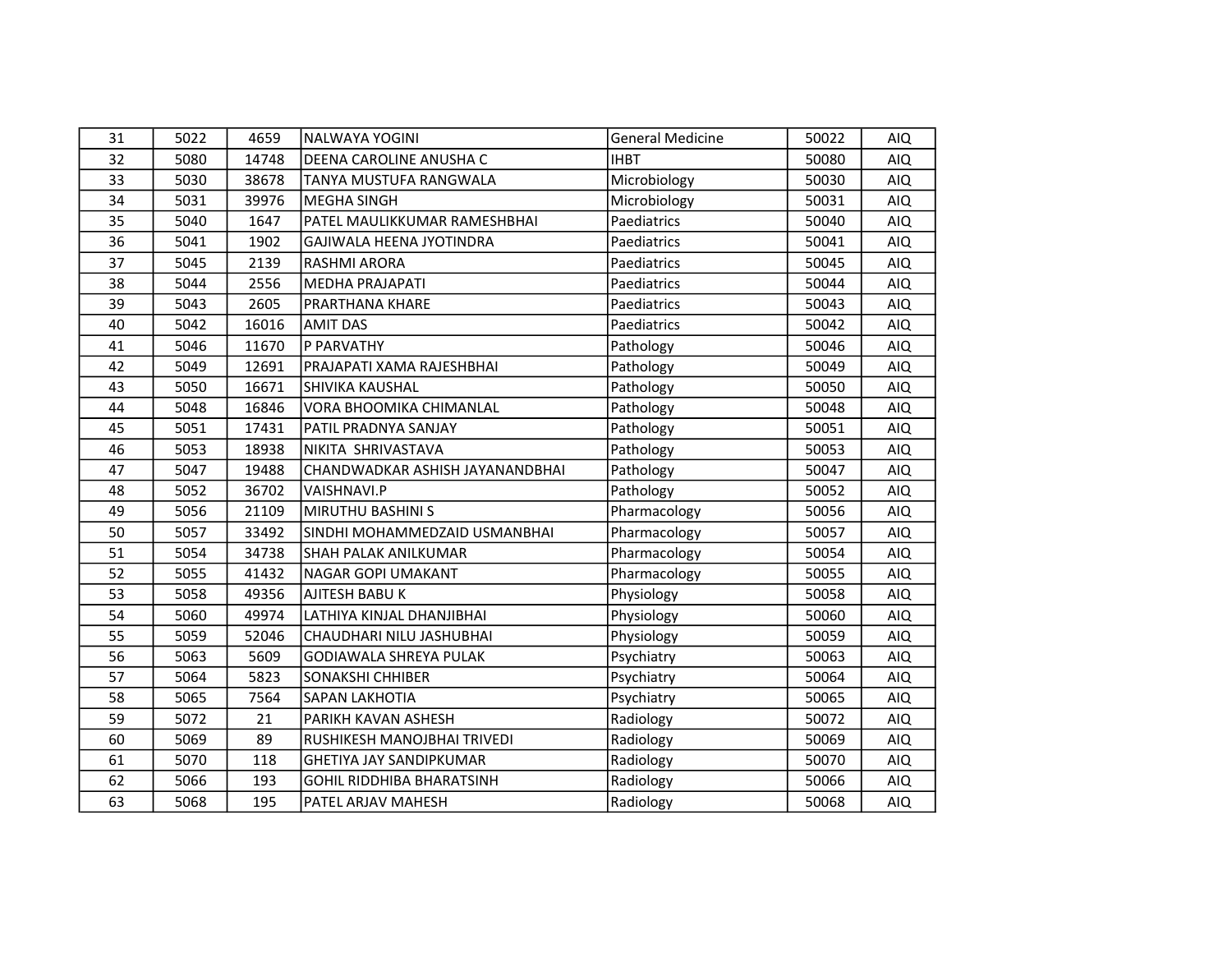| 64 | 5071 | 337   | <b>SOLANKI GOPIBEN BHUPATBHAI</b> | Radiology                           | 50071 | AIQ        |
|----|------|-------|-----------------------------------|-------------------------------------|-------|------------|
| 65 | 5067 | 3550  | PARIKH KHUSHBU HITENDRA           | Radiology                           | 50067 | AIQ        |
| 66 | 5073 | 9087  | <b>REECHA PRASAD</b>              | Radiology                           | 50073 | AIQ        |
| 67 | 5076 | 10189 | <b>SUTANUKA CHAKRABARTI</b>       | Radiotherapy                        | 50076 | AIQ        |
| 68 | 5074 | 11122 | <b>BHUVANA J</b>                  | Radiotherapy                        | 50074 | AIQ        |
| 69 | 5075 | 30145 | SIDDHARTH RAJEN MALUKAR           | Radiotherapy                        | 50075 | AIQ        |
| 70 | 5078 | 5116  | <b>PRACHI GUPTA</b>               | <b>Respiratory Medicine</b>         | 50078 | <b>AIQ</b> |
| 71 | 5079 | 5513  | <b>LOOLU RAHUMATH S</b>           | <b>Respiratory Medicine</b>         | 50079 | AIQ        |
| 72 | 5077 | 20026 | <b>HARSHIKA KHATRI</b>            | <b>Respiratory Medicine</b>         | 50077 | AIQ        |
| 73 | 5114 | 75406 | <b>MIHIR SHARMA</b>               | Anatomy                             | 50114 | AIQ        |
| 74 | 5085 | 445   | PARAKHIYA AKSHAY BABUBHAI         | <b>General Surgery</b>              | 50085 | <b>AIQ</b> |
| 75 | 5083 | 737   | PATEL SAKET DIPAKKUMAR            | <b>General Surgery</b>              | 50083 | AIQ        |
| 76 | 5082 | 1069  | SHAH ANKEET JAYESHKUMAR           | <b>General Surgery</b>              | 50082 | AIQ        |
| 77 | 5084 | 1425  | <b>ANIK RATHEE</b>                | <b>General Surgery</b>              | 50084 | AIQ        |
| 78 | 5087 | 1832  | <b>HIMESH KUMAR DUBEY</b>         | <b>General Surgery</b>              | 50087 | <b>AIQ</b> |
| 79 | 5088 | 1956  | <b>DESAI VIRAJ RASESH</b>         | <b>General Surgery</b>              | 50088 | AIQ        |
| 80 | 5090 | 2184  | KALIYA ARPIT KRISHNAGOPAL         | <b>General Surgery</b>              | 50090 | AIQ        |
| 81 | 5091 | 2312  | <b>SUNEEL</b>                     | <b>General Surgery</b>              | 50091 | AIQ        |
| 82 | 5092 | 2661  | <b>RISHAV KUMAR</b>               | <b>General Surgery</b>              | 50092 | AIQ        |
| 83 | 5086 | 11710 | JADAV ASHINIBEN JAGDISHKUMAR      | <b>General Surgery</b>              | 50086 | <b>AIQ</b> |
| 84 | 5089 | 18920 | POONJIKA PAWAN                    | <b>General Surgery</b>              | 50089 | AIQ        |
| 85 | 5093 | 22676 | PHANEENDRA DASI                   | <b>General Surgery</b>              | 50093 | AIQ        |
| 86 | 5094 | 22727 | <b>SREEMOYEE BISWAS</b>           | <b>General Surgery</b>              | 50094 | <b>AIQ</b> |
| 87 | 5095 | 31315 | <b>ANUSHARS</b>                   | <b>General Surgery</b>              | 50095 | <b>AIQ</b> |
| 88 | 5033 | 112   | LAKHANI SIMRAN ASHWINKUMAR        | Obstetrics & Gynaecology            | 50033 | AIQ        |
| 89 | 5032 | 599   | CHAG YESHA HITESHBHAI             | <b>Obstetrics &amp; Gynaecology</b> | 50032 | AIQ        |
| 90 | 5034 | 912   | <b>DESAI HELLY DHIMANTBHAI</b>    | <b>Obstetrics &amp; Gynaecology</b> | 50034 | AIQ.       |
| 91 | 5038 | 1602  | THAKKAR JAHANVI ASHOKBHAI         | <b>Obstetrics &amp; Gynaecology</b> | 50038 | <b>AIQ</b> |
| 92 | 5039 | 1923  | JOSHI TITHI ASEEMKUMAR            | Obstetrics & Gynaecology            | 50039 | AIQ        |
| 93 | 5037 | 1943  | POPAT DISHA NIKHIL                | <b>Obstetrics &amp; Gynaecology</b> | 50037 | AIQ        |
| 94 | 5036 | 6356  | <b>GARIMA CHOUHAN</b>             | Obstetrics & Gynaecology            | 50036 | <b>AIQ</b> |
| 95 | 5035 | 18503 | <b>GAYATRI AJNAR</b>              | Obstetrics & Gynaecology            | 50035 | AIQ        |
| 96 | 5099 | 2940  | <b>SOEMA TEBHLA</b>               | Ophthalmology                       | 50099 | AIQ        |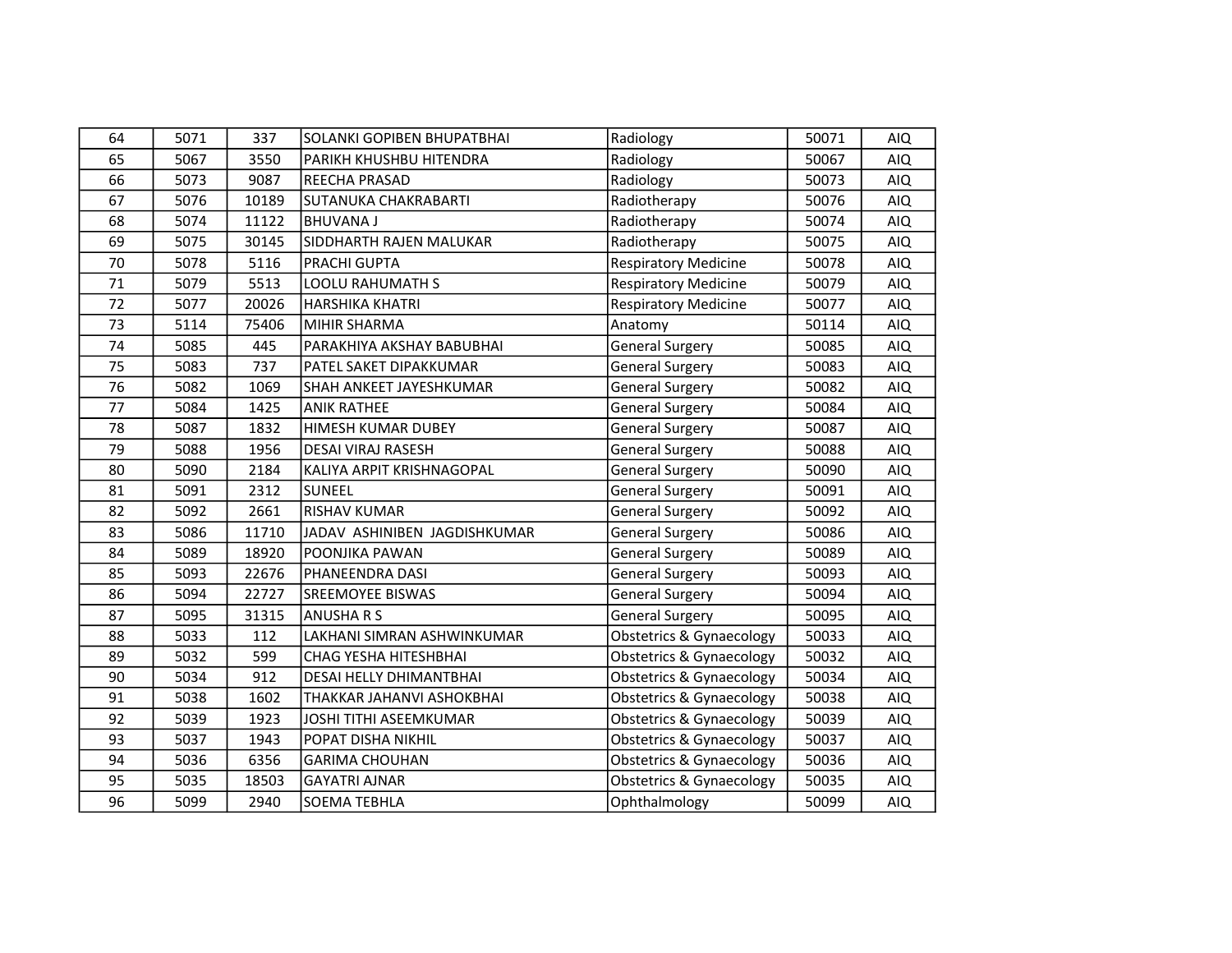| 97  | 5102 | 3000  | MEHTA HIMARSHIBEN NIKHILKUMAR       | Ophthalmology       | 50102 | <b>AIQ</b> |
|-----|------|-------|-------------------------------------|---------------------|-------|------------|
| 98  | 5098 | 3234  | KANAN VIMALBHAI SEDANI              | Ophthalmology       | 50098 | <b>AIQ</b> |
| 99  | 5097 | 3424  | <b>SWATI BHATTACHARJEE</b>          | Ophthalmology       | 50097 | <b>AIQ</b> |
| 100 | 5096 | 3686  | NITISHA NEERAJ KHARE                | Ophthalmology       | 50096 | AIQ        |
| 101 | 5104 | 3897  | NAIR GREESHMA GOPINATH              | Ophthalmology       | 50104 | <b>AIQ</b> |
| 102 | 5105 | 4074  | <b>SUPRIYA RAWAT</b>                | Ophthalmology       | 50105 | <b>AIQ</b> |
| 103 | 5106 | 4270  | DOSHI RUDDHI RAVINDRA               | Ophthalmology       | 50106 | <b>AIQ</b> |
| 104 | 5103 | 4745  | SHAH SARJAK MAULIKKUMAR             | Ophthalmology       | 50103 | AIQ        |
| 105 | 5101 | 14964 | <b>MEENA SEEMA</b>                  | Ophthalmology       | 50101 | AIQ        |
| 106 | 5100 | 20612 | MAKWANA JINALBEN BHUPENDRABHAI      | Ophthalmology       | 50100 | <b>AIQ</b> |
| 107 | 5108 | 1031  | PATEL NISHIL SETUL                  | Orthopedics         | 50108 | AIQ        |
| 108 | 5109 | 1268  | MAKADIYA DHAVAL SHAILESHBHAI        | Orthopedics         | 50109 | AIQ        |
| 109 | 5113 | 1322  | THUMMAR JAYESH CHANDULAL            | Orthopedics         | 50113 | AIQ        |
| 110 | 5111 | 1628  | HADIYA HARDIKKUMAR VIRABHAI         | Orthopedics         | 50111 | AIQ        |
| 111 | 5107 | 1657  | PATEL DHRUMILKUMAR KANTILAL         | Orthopedics         | 50107 | AIQ        |
| 112 | 5112 | 10451 | YASHVANT ISHWARBHAI PARMAR          | Orthopedics         | 50112 | AIQ        |
| 113 | 5110 | 57118 | <b>SAKSHI MAHESHWARI</b>            | Orthopedics         | 50110 | AIQ        |
| 114 | 5081 | 44011 | <b>MEWEU RITSE</b>                  | Otorhinolaryngology | 50081 | AIQ        |
| 115 | 660  | 12589 | PATEL DIXITA MUKESHBHAI             | Anaesthesiology     | 7005  | GQ         |
| 116 | 717  | 13477 | MRINALINI KULKARNI                  | Anaesthesiology     | 7362  | GQ         |
| 117 | 775  | 14569 | SOLANKI AAKANKSHA HASMUKHBHAI       | Anaesthesiology     | 7893  | GQ         |
| 118 | 800  | 15073 | THAKRANI VIMALKUMAR PRAVINKUMAR     | Anaesthesiology     | 7406  | GQ         |
| 119 | 818  | 15304 | THACKER PINAK RAJENDRABHAI          | Anaesthesiology     | 8114  | GQ         |
| 120 | 865  | 16057 | <b>AMITA GOYAL</b>                  | Anaesthesiology     | 6017  | GQ         |
| 121 | 903  | 16791 | <b>VEKARIYA PAYAL MADHUKANTBHAI</b> | Anaesthesiology     | 6987  | GQ         |
| 122 | 910  | 16931 | MADALIYA ARUN VRAJLAL               | Anaesthesiology     | 7051  | GQ         |
| 123 | 912  | 16997 | SHAH KEVIN DHIMANTKUMAR             | Anaesthesiology     | 6624  | GQ         |
| 124 | 919  | 17178 | PATEL KHUSHBUBEN SURESHBHAI         | Anaesthesiology     | 1277  | GQ         |
| 125 | 921  | 17253 | KOTHARI NIKITA RAJESHKUMAR          | Anaesthesiology     | 1336  | GQ         |
| 126 | 965  | 18076 | PATEL MAUNIL ASHOKBHAI              | Anaesthesiology     | 6383  | GQ         |
| 127 | 970  | 18225 | SMRUTI GUNVANTSINH ZALA             | Anaesthesiology     | 7387  | GQ         |
| 128 | 991  | 18461 | CHAUHAN JAYDEEPSINH BHUPENDRASINH   | Anaesthesiology     | 7119  | GQ         |
| 129 | 992  | 18466 | NAMRATABEN RAGHUBHAI KAPADIYA       | Anaesthesiology     | 6344  | GQ         |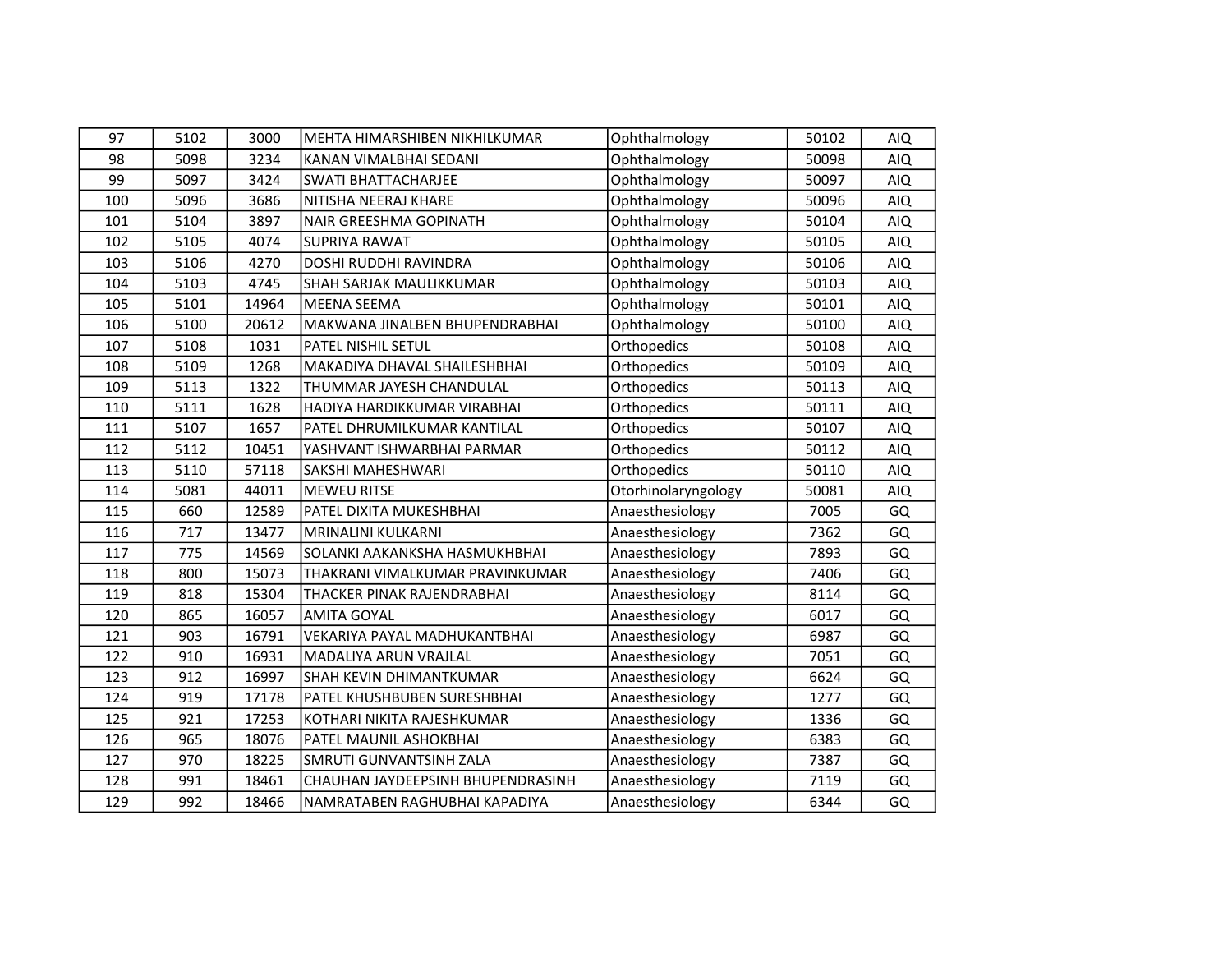| 130 | 1018 | 19183 | CHAUHAN NIKUNJ DHIRUBHAI         | Anaesthesiology           | 8323 | GQ |
|-----|------|-------|----------------------------------|---------------------------|------|----|
| 131 | 1020 | 19260 | PANCHAL VIPUL KUMAR JASHVANTBHAI | Anaesthesiology           | 6347 | GQ |
| 132 | 1039 | 19720 | KELAIYA KINNARI YOGESHBHAI       | Anaesthesiology           | 831  | GQ |
| 133 | 1053 | 19922 | CHAUDHARY SHEETALBEN KESHARBHAI  | Anaesthesiology           | 6841 | GQ |
| 134 | 1104 | 20984 | KANSARA VAIBHAVI DAXESHKUMAR     | Anaesthesiology           | 6806 | GQ |
| 135 | 1124 | 21453 | PANCHAL HARSH JATINKUMAR         | Anaesthesiology           | 6570 | GQ |
| 136 | 1126 | 21485 | <b>DESAI PIYUSH GOVINDBHAI</b>   | Anaesthesiology           | 6877 | GQ |
| 137 | 1133 | 21627 | VAIDYA VASHISTH AMITKUMAR        | Anaesthesiology           | 7962 | GQ |
| 138 | 1151 | 22052 | FEFAR SUMAN AMBARAMBHAI          | Anaesthesiology           | 6928 | GQ |
| 139 | 1162 | 22203 | <b>MARU VIVEK HARSHADBHAI</b>    | Anaesthesiology           | 7467 | GQ |
| 140 | 1173 | 22293 | PRAJAPATI JHANAVI RAKESHKUMAR    | Anaesthesiology           | 652  | GQ |
| 141 | 1759 | 34753 | RAJPAL SMIT MOHANBHAI            | Anaesthesiology           | 6301 | GQ |
| 142 | 2312 | 48675 | PATEL MINAL PRAVINBHAI           | Anaesthesiology           | 1350 | GQ |
| 143 | 2437 | 52679 | RATHVA DARSHIKABEN MAHESHBHAI    | Anaesthesiology           | 1359 | GQ |
| 144 | 2728 | 61805 | MITUL KEDARIA                    | Anaesthesiology           | 6201 | GQ |
| 145 | 2958 | 70613 | RATHVA HETALBEN ARVINDBHAI       | Anaesthesiology           | 7520 | GQ |
| 146 | 2766 | 63286 | <b>THAKORE PARTH RAMJIBHAI</b>   | Biochemistry              | 8564 | GQ |
| 147 | 3327 | 90670 | PRAJAPATI BINAL HASMUKHBHAI      | Biochemistry              | 8517 | GQ |
| 148 | 2142 | 44140 | DESAI KARANKUMAR AMRUTBHAI       | <b>Community Medicine</b> | 7326 | GQ |
| 149 | 2199 | 45897 | VAIDYA RUTVI NILESH              | <b>Community Medicine</b> | 50   | GQ |
| 150 | 2267 | 47447 | GHEVARIYA JAYDEEPKUMAR ASHOKBHAI | <b>Community Medicine</b> | 7278 | GQ |
| 151 | 2316 | 48752 | PAREKH PRATIK VINODKUMAR         | <b>Community Medicine</b> | 6216 | GQ |
| 152 | 2407 | 51699 | PATEL RAVINABAHEN AMRUTBHAI      | <b>Community Medicine</b> | 7364 | GQ |
| 153 | 2418 | 51946 | RAJPUT SHIVANGI VINODCHANDRA     | <b>Community Medicine</b> | 7990 | GQ |
| 154 | 2467 | 53490 | PANCHAL RIPAL NANDLAL            | <b>Community Medicine</b> | 7310 | GQ |
| 155 | 210  | 3855  | <b>KIRANKUMAR SOLANKI</b>        | Dermatology               | 7177 | GQ |
| 156 | 1195 | 22648 | <b>MEGHA PARVATSINH BHABHOR</b>  | Dermatology               | 7155 | GQ |
| 157 | 783  | 14747 | <b>BARDOLIA ZIL PRAVINKUMAR</b>  | <b>Emergency Medicine</b> | 7110 | GQ |
| 158 | 3016 | 73095 | PARMAR ANJALI BHAGAWANBHAI       | <b>Emergency Medicine</b> | 6552 | GQ |
| 159 | 2900 | 68220 | <b>DESAI PRUTHVI KHODABHAI</b>   | <b>Forensic Medicine</b>  | 6248 | GQ |
| 160 | 3002 | 72461 | PARMAR JIGNA RAMESHBHAI          | <b>Forensic Medicine</b>  | 8708 | GQ |
| 161 | 3370 | 95092 | NIKUNJKUMAR JAYANTILAL RATHOD    | <b>Forensic Medicine</b>  | 8927 | GQ |
| 162 | 3393 | 97549 | MADHAVI AJAY RAMESHBHAI          | <b>Forensic Medicine</b>  | 9283 | GQ |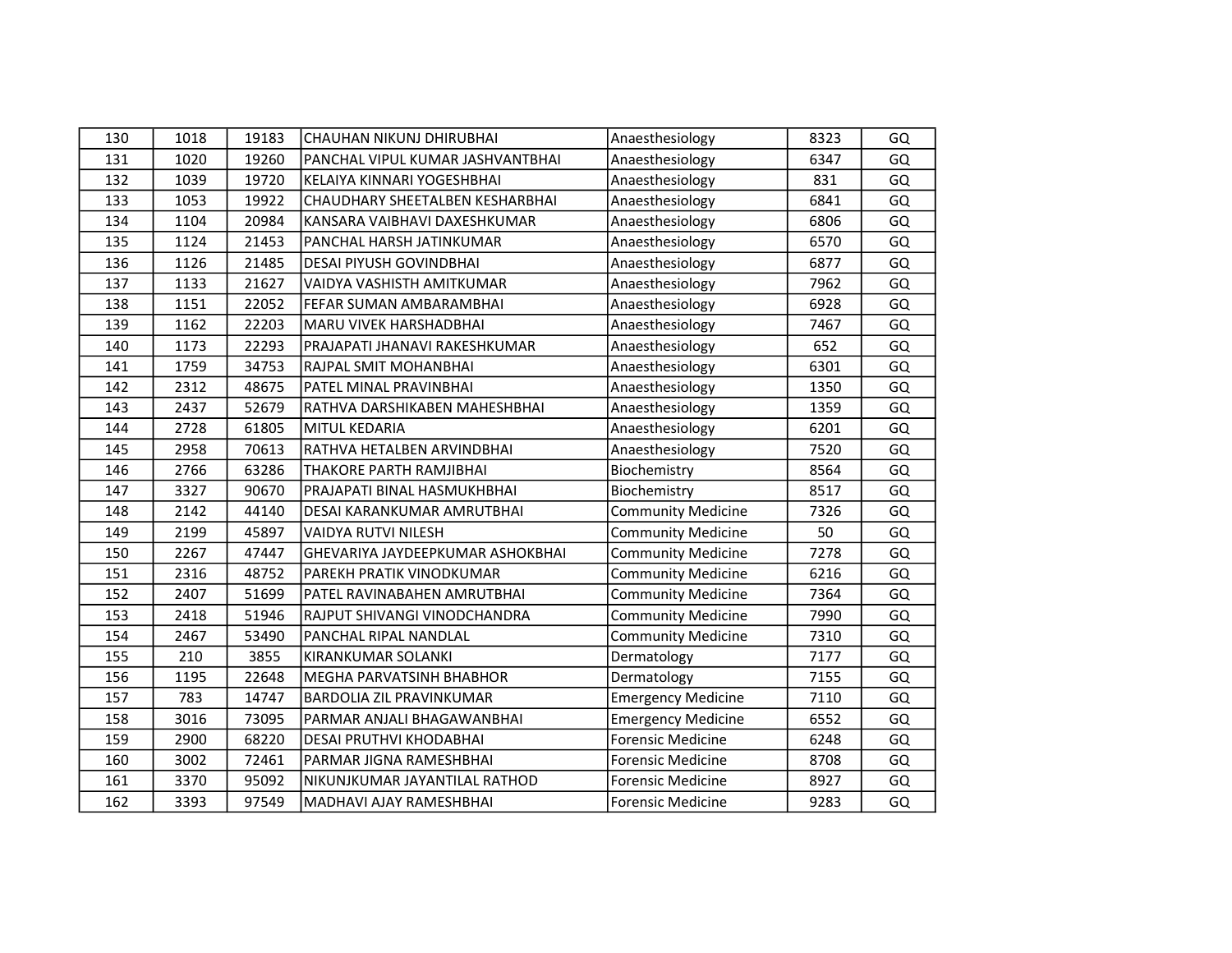| 163 | 3625 | 122134 | ITRIVEDI JAYJEETKUMAR MAHESHBHAI   | <b>Forensic Medicine</b> | 9599 | GQ |
|-----|------|--------|------------------------------------|--------------------------|------|----|
| 164 | 38   | 638    | <b>PATEL RAJ KIRITKUMAR</b>        | <b>General Medicine</b>  | 7667 | GQ |
| 165 | 42   | 664    | <b>MANIKESH KUMAR</b>              | <b>General Medicine</b>  | 7859 | GQ |
| 166 | 43   | 665    | <b>SHAH MEGHKUMAR NIKHILKUMAR</b>  | <b>General Medicine</b>  | 8483 | GQ |
| 167 | 98   | 1500   | <b>SHAH KHANTIL KAMLESHKUMAR</b>   | <b>General Medicine</b>  | 6377 | GQ |
| 168 | 99   | 1509   | PATEL DARSH BHARATBHAI             | <b>General Medicine</b>  | 8169 | GQ |
| 169 | 111  | 1792   | <b>MEHTA VATSAL HITESHBHAI</b>     | <b>General Medicine</b>  | 3273 | GQ |
| 170 | 139  | 2441   | CHAUHAN MINAKSHI SHAILESHBHAI      | <b>General Medicine</b>  | 6016 | GQ |
| 171 | 142  | 2527   | CHAUDHARI YASHKUMAR MANUBHAI       | <b>General Medicine</b>  | 7072 | GQ |
| 172 | 162  | 2874   | VISHWAKARMA NIRALI RAKESHKUMAR     | <b>General Medicine</b>  | 7249 | GQ |
| 173 | 418  | 7940   | DAMOR MANJULABEN KANABHAI          | <b>General Medicine</b>  | 33   | GQ |
| 174 | 686  | 12887  | JADAV ARJUN CHANDRAKANT            | <b>General Medicine</b>  | 90   | GQ |
| 175 | 809  | 15218  | DAMOR ZENITH MAYURBHAI             | <b>General Medicine</b>  | 7819 | GQ |
| 176 | 1960 | 39440  | PATEL ANUBEN PRAVINBHAI            | <b>IHBT</b>              | 7680 | GQ |
| 177 | 2429 | 52483  | <b>UJJWAL AHUJA</b>                | <b>IHBT</b>              | 6621 | GQ |
| 178 | 2934 | 69744  | THAKKAR GARIMA HIMANSHUBHAI        | <b>IHBT</b>              | 3220 | GQ |
| 179 | 2192 | 45670  | PRAJAPATI SNEHA PRAHLADBHAI        | Microbiology             | 2215 | GQ |
| 180 | 2305 | 48551  | BHUT MIRABEN POPATBHAI             | Microbiology             | 6582 | GQ |
| 181 | 2332 | 49188  | PATEL PRIYAL MANSUKHBHAI           | Microbiology             | 8347 | GQ |
| 182 | 2811 | 65334  | ROHIT POOJABEN PRAVINBHAI          | Microbiology             | 7400 | GQ |
| 183 | 3104 | 76608  | JIGARKUMAR PRAVINBHAI DAIVIK       | Microbiology             | 81   | GQ |
| 184 | 211  | 3911   | PARISHI AMIT MEHTA                 | Paediatrics              | 6253 | GQ |
| 185 | 213  | 3959   | KANSAGARA MIT ASHOKBHAI            | <b>Paediatrics</b>       | 6104 | GQ |
| 186 | 234  | 4398   | AASHNA VERMA                       | Paediatrics              | 8303 | GQ |
| 187 | 235  | 4450   | SHAH MUGHDHA MANISHKUMAR           | Paediatrics              | 6127 | GQ |
| 188 | 247  | 4620   | <b>GOHIL PRIYABEN ABHESINGBHAI</b> | Paediatrics              | 6105 | GQ |
| 189 | 289  | 5281   | PATEL URVI BHARATKUMAR             | <b>Paediatrics</b>       | 516  | GQ |
| 190 | 542  | 10377  | PRAJAPATI DIVYABEN SURESHKUMAR     | Paediatrics              | 6863 | GQ |
| 191 | 485  | 9122   | ZINZALA DIPTIBEN KHODABHAI         | Pathology                | 6246 | GQ |
| 192 | 915  | 17136  | <b>HADVANI VISHWA HARESH</b>       | Pathology                | 7556 | GQ |
| 193 | 944  | 17741  | MARAKANA NIRALI JENTIBHAI          | Pathology                | 7018 | GQ |
| 194 | 1192 | 22537  | <b>PATEL SWEETYBEN NATVARBHAI</b>  | Pathology                | 8655 | GQ |
| 195 | 1281 | 24225  | PRAJAPATI HET HARESHBHAI           | Pathology                | 121  | GQ |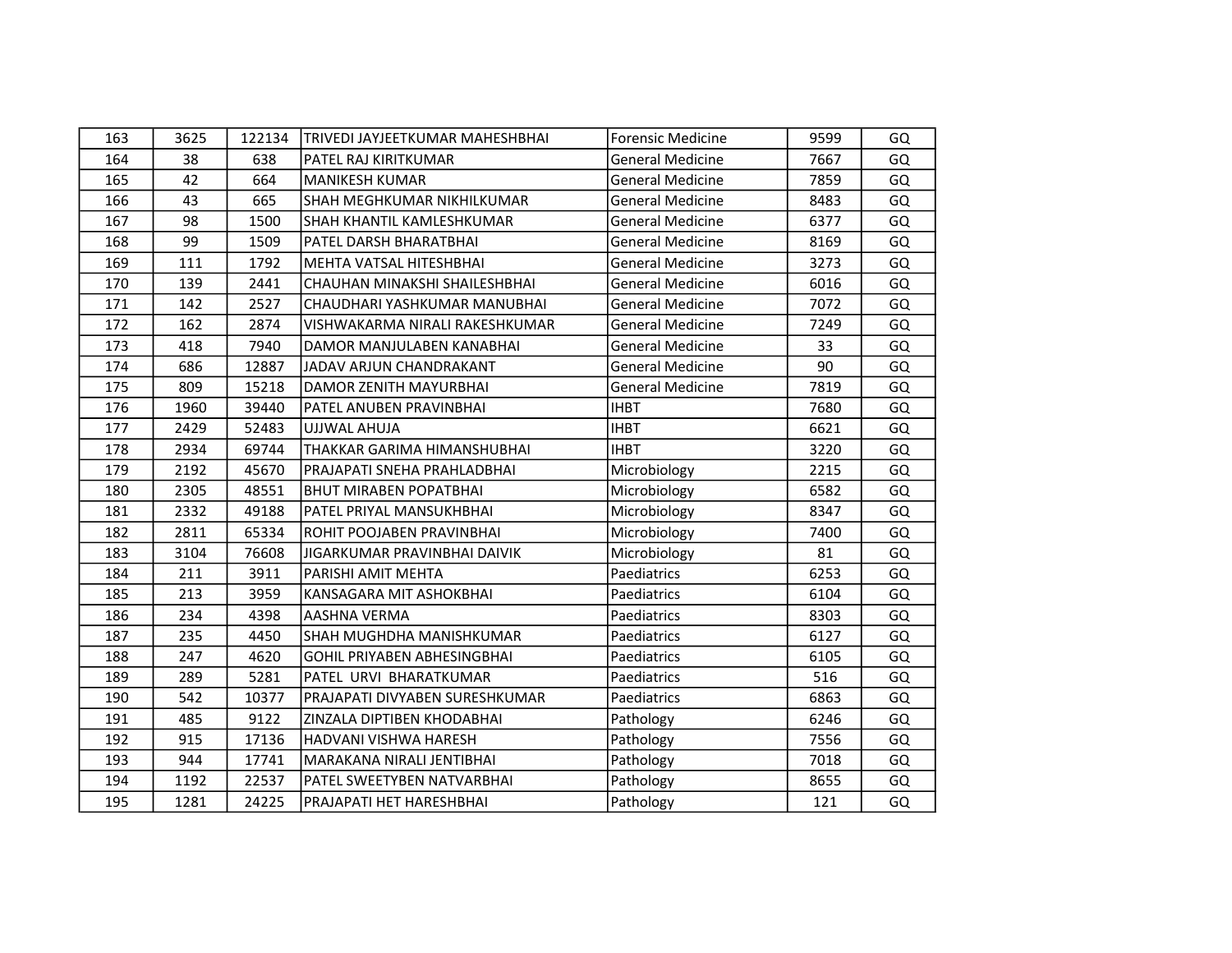| 196 | 1331   | 25133  | <b>TILVA SMIT HARESHBHAI</b>        | Pathology                   | 6562           | GQ |
|-----|--------|--------|-------------------------------------|-----------------------------|----------------|----|
| 197 | 1339   | 25325  | <b>BALADANIYA BHAVANA GADABHAI</b>  | Pathology                   | 2553           | GQ |
| 198 | 1413   | 26877  | <b>VAGHELA SMIT BHARATBHAI</b>      | Pathology                   | 7094           | GQ |
| 199 | 1438   | 27433  | VAGHANI JAYSHRI ASHOKBHAI           | Pathology                   | 1290           | GQ |
| 200 | 1473   | 28021  | VANIYA CHANDRIKABEN CHHAGANBHAI     | Pathology                   | 6749           | GQ |
| 201 | 1479   | 28136  | CHAUDHARI KOMAL POPATBHAI           | Pathology                   | 6183           | GQ |
| 202 | 1557   | 30033  | <b>BAROT HIRALBEN RAMESHCHANDRA</b> | Pathology                   | 6090           | GQ |
| 203 | 2461   | 53402  | <b>CHIRAG CHAVDA</b>                | Pathology                   | 7605           | GQ |
| 204 | 2497   | 54241  | PATEL NIRALI UMEDBHAI               | Pathology                   | 6140           | GQ |
| 205 | 2768   | 63378  | <b>DESHMUKH ROMALI CHHOTUBHAI</b>   | Pathology                   | 6413           | GQ |
| 206 | 1826   | 36457  | DESAI AVANI PRAVINBHAI              | Pharmacology                | 6971           | GQ |
| 207 | 1952   | 39220  | SHACHI NIKUNJ JAGRIT                | Pharmacology                | 6318           | GQ |
| 208 | 2005   | 40679  | <b>MODI DHAVAL MANUBHAI</b>         | Pharmacology                | 6919           | GQ |
| 209 | 2109   | 43216  | <b>SONAR SAMIKSHA JAGDISH</b>       | Pharmacology                | 8160           | GQ |
| 210 | 2117   | 43445  | <b>SHYAM KANTIBHAI VACHHANI</b>     | Pharmacology                | 1305           | GQ |
| 211 | 3277   | 86094  | DIVYA KANAIYALAL SATHAWARA          | Physiology                  | 6448           | GQ |
| 212 | 3349.5 | 92573  | DARSHANKUMAR CHANDULAL PATEL        | Physiology                  | 9081           | GQ |
| 213 | 3445   | 101567 | PANCHAL HEMAL AMRUTLAL              | Physiology                  | 9257           | GQ |
| 214 | 3491   | 105727 | PATEL SACHINKUMAR AMRISHBHAI        | Physiology                  | 9265           | GQ |
| 215 | 450    | 8499   | AAKRITI PANKAJ JHA                  | Psychiatry                  | 4              | GQ |
| 216 | 882    | 16391  | PANCHAL BRIJESH PRAKASHBHAI         | Psychiatry                  | 6477           | GQ |
| 217 | 23     | 419    | PATEL RUCHIT MUKESHBHAI             | Radiology                   | 1717           | GQ |
| 218 | 39     | 640    | <b>TAPISH DADLANI</b>               | Radiology                   | $\overline{2}$ | GQ |
| 219 | 44     | 666    | <b>GADHVI SANJAY RATANBHAI</b>      | Radiology                   | 1744           | GQ |
| 220 | 79     | 1149   | CHALALIYA AKSHAYKUMAR MANHARBHAI    | Radiology                   | 1745           | GQ |
| 221 | 736    | 13829  | SHAH VIRAJKUMAR BABABHAI            | Radiology                   | 7260           | GQ |
| 222 | 1445   | 27582  | PATEL BHAUMIK JAYESHBHAI            | Radiology                   | 7915           | GQ |
| 223 | 690    | 12971  | PATEL DHARA SURESHBHAI              | Radiotherapy                | 6153           | GQ |
| 224 | 827    | 15446  | VAGHASIYA VIDHI GHANSHAYAMBHAI      | Radiotherapy                | 6518           | GQ |
| 225 | 883    | 16449  | PATEL MONIK ASHOKKUMAR              | Radiotherapy                | 6424           | GQ |
| 226 | 1121   | 21359  | PATEL HEENABEN JAYESHKUMAR          | Radiotherapy                | 6633           | GQ |
| 227 | 500    | 9354   | GAJERA DHAVALKUMAR BHAVANBHAI       | <b>Respiratory Medicine</b> | 6043           | GQ |
| 228 | 564    | 10830  | ACHARYA SHIVANI VIJAYKUMAR          | <b>Respiratory Medicine</b> | 7961           | GQ |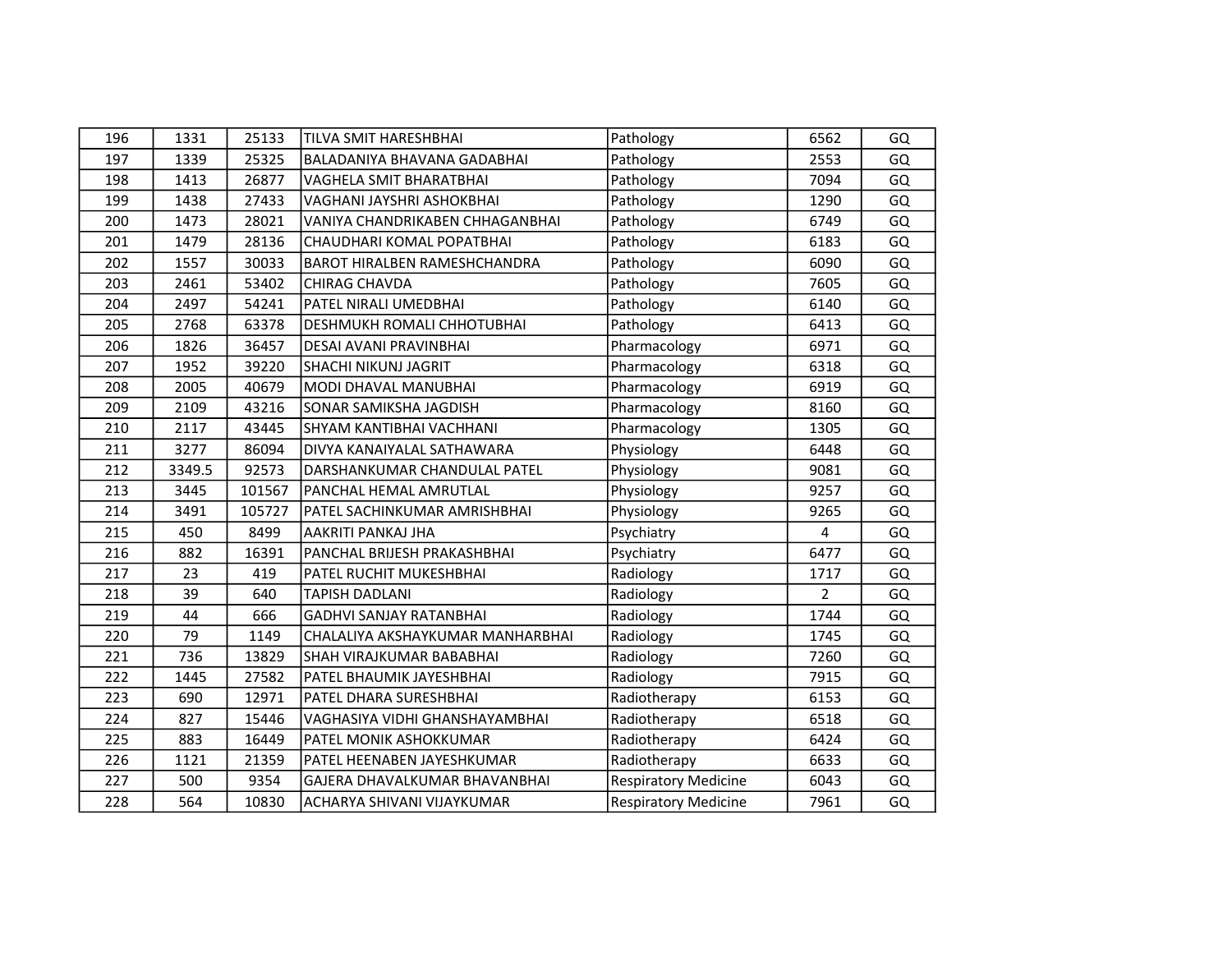| 229 | 770  | 14462 | BHALALA MEHULKUMAR SONDABHAI      | <b>Respiratory Medicine</b>         | 7860 | GQ |
|-----|------|-------|-----------------------------------|-------------------------------------|------|----|
| 230 | 853  | 15825 | <b>HARSHIL MANUBHAI DESAI</b>     | <b>Respiratory Medicine</b>         | 6715 | GQ |
| 231 | 1343 | 25467 | CHAUHAN JAYDIP PREMJIBHAI         | <b>Respiratory Medicine</b>         | 7760 | GQ |
| 232 | 2528 | 55172 | VASAVA HITESHKUMAR NARSINHBHAI    | <b>Respiratory Medicine</b>         | 1924 | GQ |
| 233 | 1874 | 37389 | LEKHA VIJAYKUMAR RAVAL            | Palliative Medicine                 | 8782 | GQ |
| 234 | 184  | 3210  | RUSHABH JAGDISHKUMAR JANI         | <b>General Surgery</b>              | 8806 | GQ |
| 235 | 238  | 4486  | <b>HENIL PARAG JARIWALA</b>       | <b>General Surgery</b>              | 3243 | GQ |
| 236 | 245  | 4612  | KAKADIYA HARDIK UPENDRABHAI       | <b>General Surgery</b>              | 6558 | GQ |
| 237 | 312  | 5808  | PATEL YASH PRAVINBHAI             | <b>General Surgery</b>              | 97   | GQ |
| 238 | 319  | 6013  | NAZIYA ANSARI                     | <b>General Surgery</b>              | 6973 | GQ |
| 239 | 341  | 6553  | <b>DEEKSHA LIKHI</b>              | <b>General Surgery</b>              | 7342 | GQ |
| 240 | 362  | 6896  | KRUPA PRAGNESHBHAI VAKHARIA       | <b>General Surgery</b>              | 8746 | GQ |
| 241 | 373  | 7169  | LALWANI NILESH SURESHBHAI         | <b>General Surgery</b>              | 7279 | GQ |
| 242 | 610  | 11803 | SURATWALA PRATIKKUMAR TEJASKUMAR  | <b>General Surgery</b>              | 6283 | GQ |
| 243 | 651  | 12496 | <b>BHOI NEEL DINESHCHANDRA</b>    | <b>General Surgery</b>              | 507  | GQ |
| 244 | 712  | 13393 | VALA KARTIKKUMAR RAMESHBHAI       | <b>General Surgery</b>              | 7963 | GQ |
| 245 | 2043 | 41657 | <b>CHAUHAN SHEETAL DEVIDBHAI</b>  | <b>General Surgery</b>              | 7090 | GQ |
| 246 | 2493 | 54045 | DAMOR ROSHANI CHANDUBHAI          | <b>General Surgery</b>              | 6349 | GQ |
| 247 | 182  | 3144  | JALODARA DHRUTIBEN MANHARBHAI     | Obstetrics & Gynaecology            | 6644 | GQ |
| 248 | 201  | 3601  | KHUNT KRUPALIBEN RAMESHBHAI       | Obstetrics & Gynaecology            | 6537 | GQ |
| 249 | 278  | 5082  | MODI MENKA KALUBHAI               | <b>Obstetrics &amp; Gynaecology</b> | 6471 | GQ |
| 250 | 303  | 5578  | <b>MODI BHAKTI YOGESH</b>         | <b>Obstetrics &amp; Gynaecology</b> | 3216 | GQ |
| 251 | 324  | 6104  | <b>DHEDHI YOGESH BABUBHAI</b>     | Obstetrics & Gynaecology            | 7888 | GQ |
| 252 | 328  | 6206  | ISHAH PRACHI GIRISHBHAI           | <b>Obstetrics &amp; Gynaecology</b> | 1718 | GQ |
| 253 | 1715 | 33798 | CHAUDHARI PRACHIKUMARI PANKAJBHAI | <b>Obstetrics &amp; Gynaecology</b> | 8336 | GQ |
| 254 | 376  | 7200  | ADROJA NIKHILKUMAR BHARATBHAI     | Ophthalmology                       | 6336 | GQ |
| 255 | 462  | 8734  | <b>GANDHI KSHITIJ HARESH</b>      | Ophthalmology                       | 8283 | GQ |
| 256 | 479  | 9033  | SANIA RAJESH GULWANI              | Ophthalmology                       | 6102 | GQ |
| 257 | 486  | 9128  | <b>SURVEEN KAUR ARNEJA</b>        | Ophthalmology                       | 6365 | GQ |
| 258 | 494  | 9235  | <b>ENGINEER SIPRA SANDIP</b>      | Ophthalmology                       | 6762 | GQ |
| 259 | 536  | 10182 | SHAH VAIDEHI CHANDRAKANTBHAI      | Ophthalmology                       | 7803 | GQ |
| 260 | 622  | 12011 | <b>MODI ANERI BHARATBHAI</b>      | Ophthalmology                       | 6030 | GQ |
| 261 | 738  | 13909 | SIDDHPURA NIRALI PIYUSHKUMAR      | Ophthalmology                       | 7202 | GQ |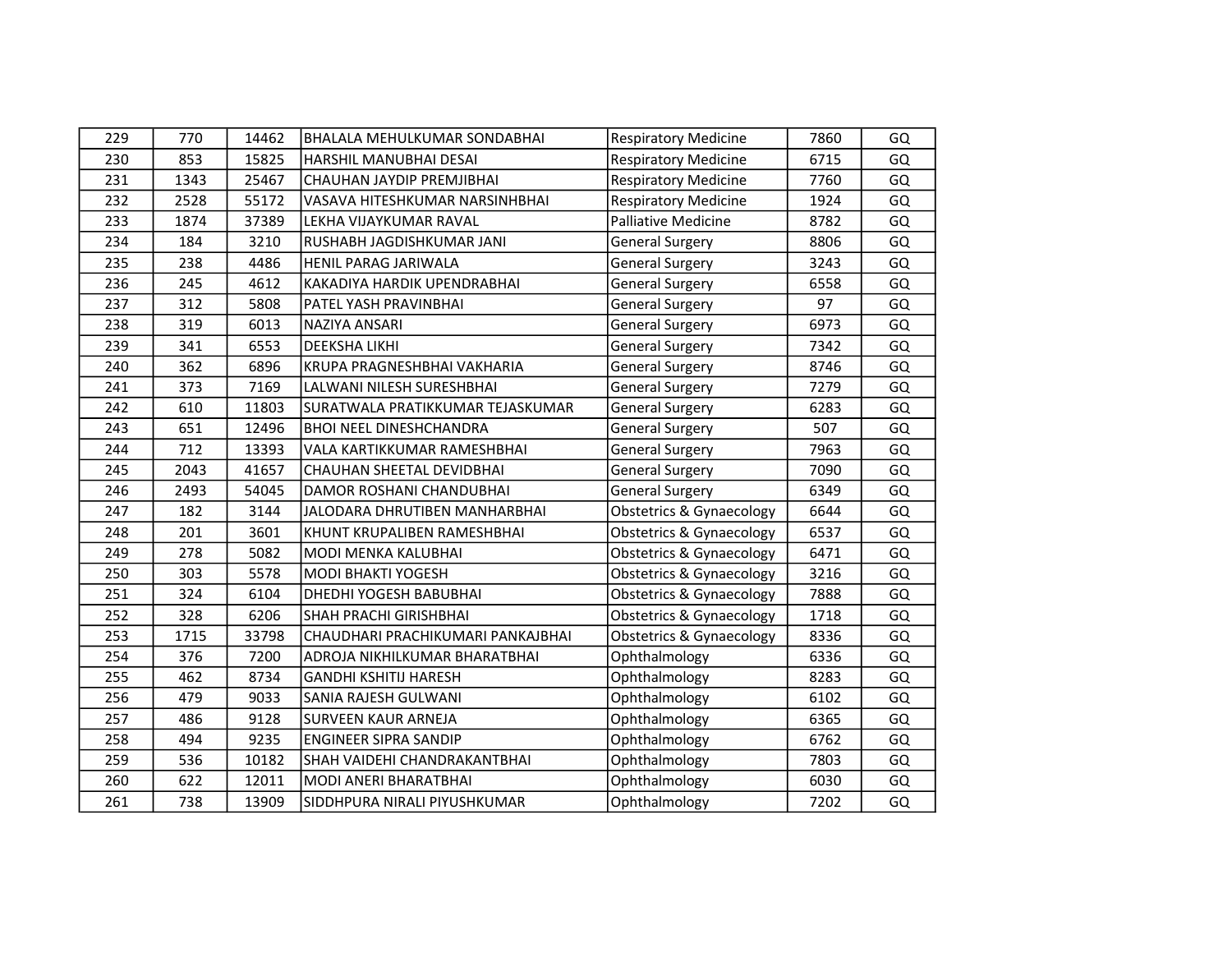| 262 | 822  | 15385  | PRAJAPATI MONIKA KAMLESHBHAI     | Ophthalmology             | 7796 | GQ        |
|-----|------|--------|----------------------------------|---------------------------|------|-----------|
| 263 | 3048 | 74457  | PATEL HARDI DINESHCHANDRA        | Ophthalmology             | 651  | GQ        |
| 264 | 116  | 1871   | PATEL DHRUV JAGDISHBHAI          | Orthopedics               | 7669 | GQ        |
| 265 | 195  | 3529   | CHAUHAN KARAN RAJNIKANT          | Orthopedics               | 6523 | GQ        |
| 266 | 208  | 3819   | <b>SUREJA HARSH NITINBHAI</b>    | Orthopedics               | 7576 | GQ        |
| 267 | 220  | 4111   | SHAH DEEP DEVENDRAKUMAR          | Orthopedics               | 1376 | GQ        |
| 268 | 279  | 5091   | PRAJAPATI SMIT SATISHBHAI        | Orthopedics               | 6372 | GQ        |
| 269 | 280  | 5106   | DARJI JAYDEEP MAHENDRABHAI       | Orthopedics               | 1372 | GQ        |
| 270 | 650  | 12489  | RATHAVA JAYDEEP PARVATBHAI       | Orthopedics               | 7004 | GQ        |
| 271 | 678  | 12748  | <b>ADITE SAXENA</b>              | Otorhinolaryngology       | 6170 | GQ        |
| 272 | 951  | 17851  | PATEL BRIJAL HARSHADBHAI         | Otorhinolaryngology       | 8112 | GQ        |
| 273 | 774  | 14519  | <b>RAJPUT TORAL GANESH</b>       | Anaesthesiology           | 6439 | UQ        |
| 274 | 814  | 15253  | SARVAIYA BHOOMIBA MAHAVIRSINH    | Anaesthesiology           | 8209 | <b>UQ</b> |
| 275 | 842  | 15665  | PATEL HIRENKUMAR DURLABHBHAI     | Anaesthesiology           | 7918 | <b>UQ</b> |
| 276 | 881  | 16390  | PATEL MAITRI BADRIPRASAD         | Anaesthesiology           | 808  | <b>UQ</b> |
| 277 | 1013 | 19047  | PATEL KETU MAHENDRABHAI          | Anaesthesiology           | 505  | UQ        |
| 278 | 1145 | 21887  | <b>SOLANKI YOGESH NARANBHAI</b>  | Anaesthesiology           | 6192 | UQ        |
| 279 | 1189 | 22488  | VANIYA NILESH DEVATBHAI          | Anaesthesiology           | 6034 | <b>UQ</b> |
| 280 | 1237 | 23411  | LAD MEGHA HEMANTKUMAR            | Anaesthesiology           | 7413 | UQ        |
| 281 | 3179 | 79572  | BHARAI PARIMAL BAVANJIBHAI       | Anaesthesiology           | 7612 | <b>UQ</b> |
| 282 | 3234 | 83366  | PATEL RINKALBEN DHANSUKHBHAI     | Anaesthesiology           | 6209 | UQ        |
| 283 | 2057 | 41894  | <b>NOGAS JINALBEN MOHANBHAI</b>  | <b>Community Medicine</b> | 664  | <b>UQ</b> |
| 284 | 2261 | 47203  | PATEL ARCHANABEN VASANTBHAI      | <b>Community Medicine</b> | 54   | <b>UQ</b> |
| 285 | 60   | 861    | PANDYA RUTVI MANISH              | Dermatology               | 41   | <b>UQ</b> |
| 286 | 1019 | 19231  | <b>REVANT AGARWAL</b>            | <b>Emergency Medicine</b> | 6458 | <b>UQ</b> |
| 287 | 3551 | 111710 | PATELIYA JANKIBEN ARAJANBHAI     | <b>Forensic Medicine</b>  | 9603 | <b>UQ</b> |
| 288 | 35   | 561    | <b>AAKANKSHA SHUKLA</b>          | <b>General Medicine</b>   | 811  | UQ        |
| 289 | 58   | 844    | PATHAN FAIZKHAN FARIDHUSAIN      | <b>General Medicine</b>   | 16   | UQ        |
| 290 | 80   | 1158   | PATEL DIPENKUMAR HASMUKHBHAI     | <b>General Medicine</b>   | 8900 | UQ        |
| 291 | 2075 | 42453  | <b>DRASHTI RAMESHBHAI GAJERA</b> | <b>IHBT</b>               | 6313 | UQ        |
| 292 | 1680 | 33096  | JETHVA MAYURKUMAR DINESHKUMAR    | Microbiology              | 8822 | UQ        |
| 293 | 2300 | 48334  | ISHARMA HEERALBEN DASHRATHLAL    | Microbiology              | 7048 | UQ        |
| 294 | 199  | 3567   | PATEL DARSHAN PANKAJBHAI         | Paediatrics               | 850  | UQ        |